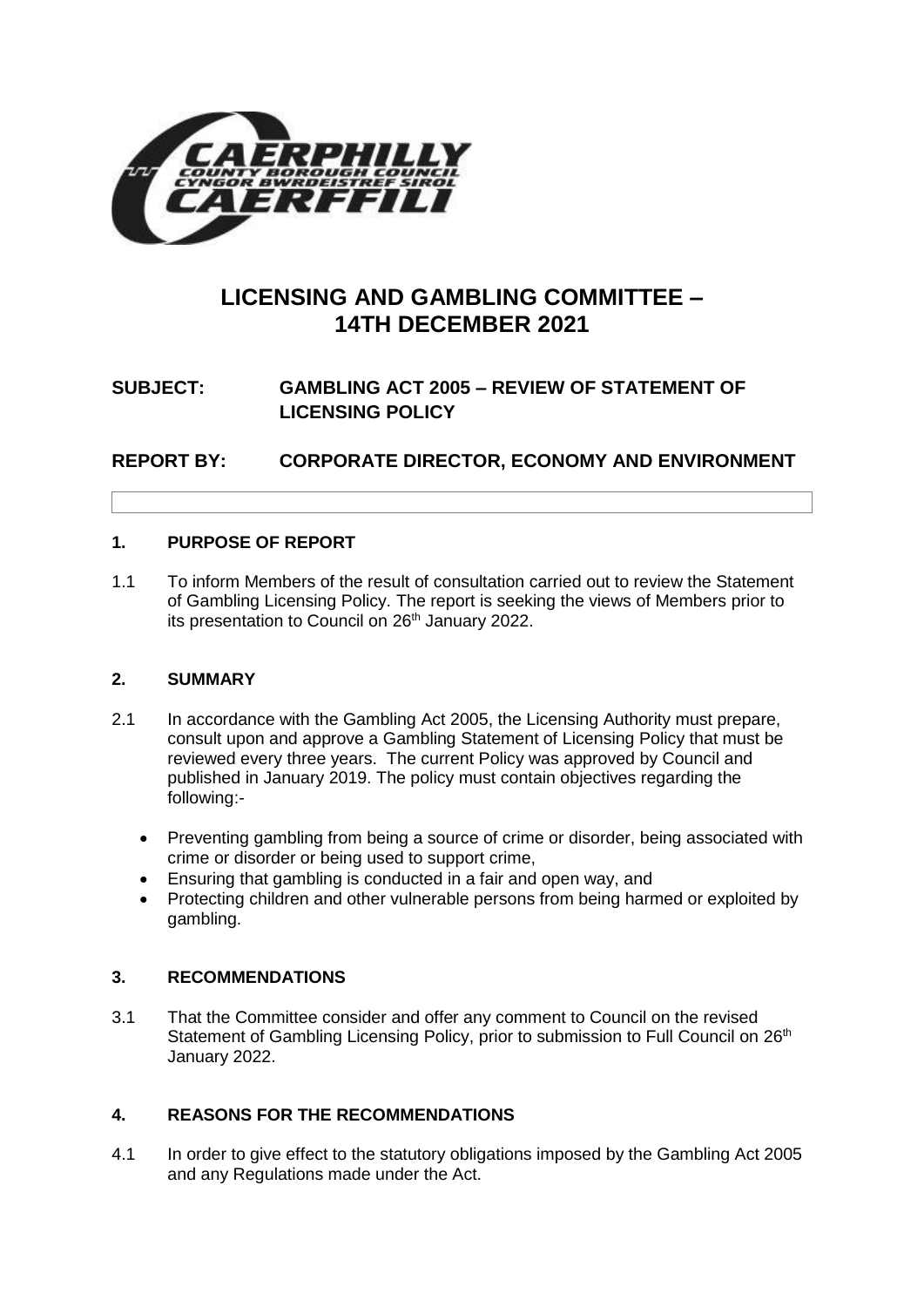#### **5. THE REPORT**

- 5.1 In accordance with the above Act, the Licensing Authority has a duty to publish a Policy which sets out the principles that it will apply when dealing with gambling premises, gaming permits, lottery registrations, and other gambling notices associated with gaming.
- 5.2 The UK Government is currently undertaking a review of the Gambling Act 2005 with a view to ensuring that the regulatory framework is fit for purpose within the digital age and can continue to meet its aims of protecting children and vulnerable people, prevent gambling related crime, and keep gambling fair and open. A White Paper is expected later this year which may result in legislative changes that will require a comprehensive review of the statement of principles in the near future. However, this will not avoid the statutory requirement to now review and publish a statement of principles for the next three-year period.
- 5.3 The Policy has been reviewed and a consultation exercise undertaken with relevant bodies, individuals, residents and businesses throughout the Borough who have been invited to comment. The consultation period commenced on  $8<sup>th</sup>$  October 2021 and ran until the 8<sup>th</sup> November 2021.
- 5.4 When preparing the revised Statement, the Authority must have regard to legislative changes and the Guidance issued by the Gambling Commission. In addition, the policy has been developed following collaboration with neighbouring authorities comprising the Gwent Licensing Forum, i.e.Torfaen,Monmouthshire,Blaenau Gwent and Newport. The collaboration addressed common themes affecting all authorities but did not address local issues or considerations particular to each authority.
- 5.5 2 responses have been received during the consultation period. A response was received from Gamble Aware, a charitable organisation specialising in prevention and treatment services from gambling harms who acknowledged receipt of consultation and the ability to comment on the council's policy. Whilst they did not provide specific feedback on the council's policy, they highlighted areas in the UK which showed a prevalence of problem gambling, recommended Local Government Association (LGA) publications in the public domain which offer guidance in relation to gambling related harms. The Charity was supportive of local authorities which undertake analysis for areas with increased level of risk and encouraged local authorities to signpost people to the National Gambling helpline and its website in relation to offering of support as part of the National Gambling Service. The contact telephone number and website for Gamble Aware will be added to the information section within the council's policy.

One resident response was received anonymously which stated that *"Too many licenses granted for too many events with insufficient staff to check and monitor"*  However, no other information was provided in order to clarify the context of the comments.

5.6 The revised Statement of Gambling Licensing Policy is attached as Appendix 1 with amendments shown as track changes. The main body of the policy remains generally unchanged apart from updated contact details for responsible authorities and revised dates for consultation, publication etc. The main change relates to annex 7 Mandatory, Default and Caerphilly County Borough Council's Pool of Model Conditions for Gambling Premises Licences. Previous versions of the policy included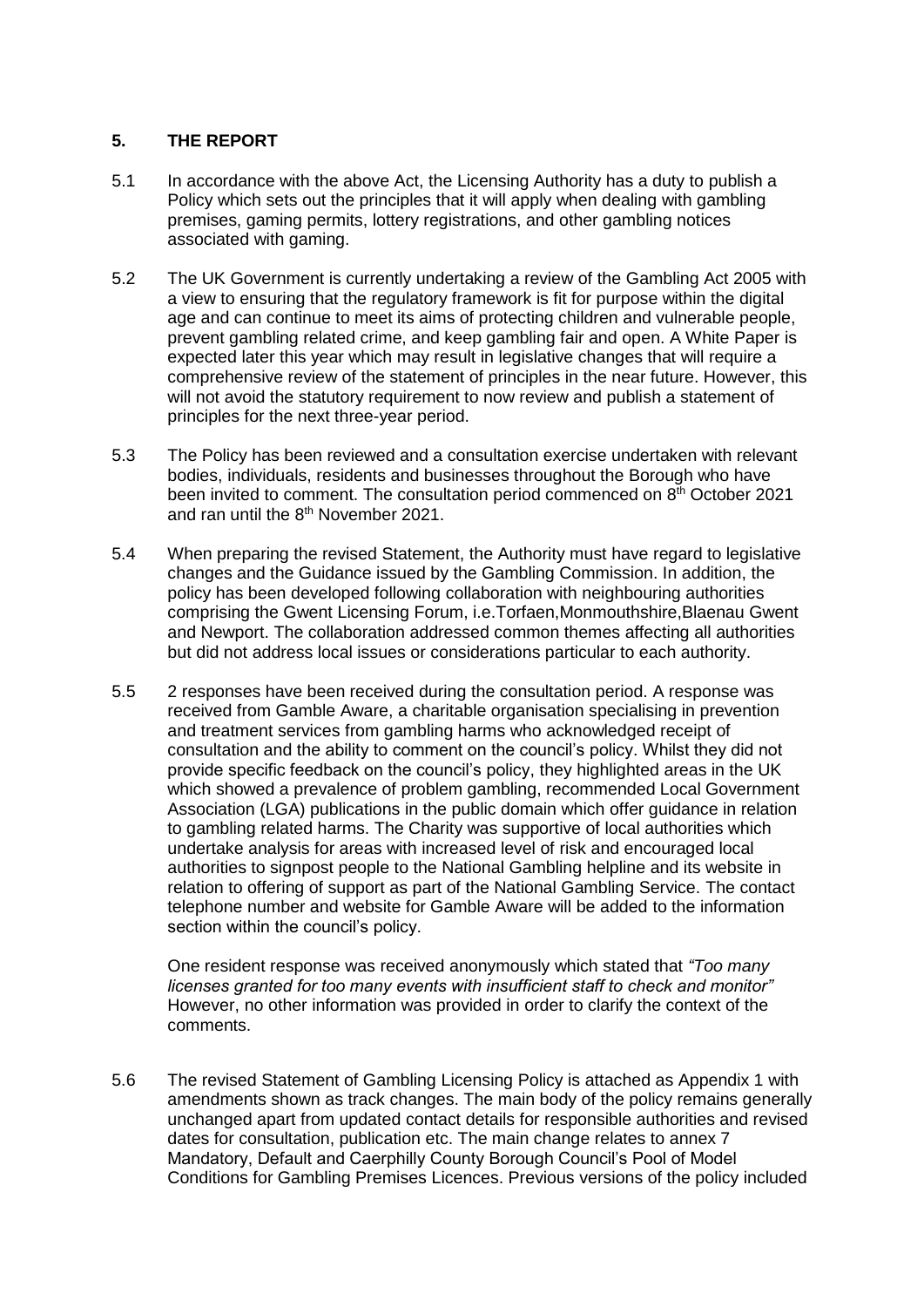the mandatory and default conditions but not the Caerphilly CBC Pool of Model conditions.

The existing statement has been effective and continues to achieve its aims, Officers are aware that UK Government are undertaking a review of the effectiveness of the Gambling Act 2005 and a White Paper is expected before the end of the year which may lead to legislative changes. This may require a more comprehensive review of the statement of Licensing Policy in the near future.

- 5.7 Mandatory conditions are specified by regulations and are applied to the relevant category of premises licence and cannot be removed or varied in anyway. Default conditions will be applied to the relevant category of premises licence unless the applicant or licensee specifies that the default conditions are to be removed within their new or variation application.
- 5.8 Model conditions can be used by the applicant of a new premises licence, provisional statement or licensees varying their licence. The applicant or licensee can select the conditions that they feel will enable them to demonstrate how they will ensure that the premises will operate so as not to impact upon the licensing objectives. Gambling operators are recommended during their local risk assessment process to identify control measures, such as conditions to mitigate the impact on the licensing objectives by that premises. These model conditions can be selected to address the risk of impacts identified in these assessments.
- 5.9 These conditions can also be used by responsible authorities or interested parties when making representations on applications submitted to the Licensing Authority. Members of a Licensing Sub-Committee will have regard to these conditions when determining applications and may choose to add one or more conditions or variations of them depending on the concerns raised during the determination process.
- 5.10 Model conditions are not intended to be used as blanket conditions applied to each premises licence. It may appear from the list that the conditions are repetitive, however there are subtle differences so gambling operators, responsible authorities and interested parties are advised to find the most appropriate condition to mitigate the identified risk. The model conditions are not an exhaustive list and new or amended versions of model conditions can be produced to meet the specific requirements of that application.
- 5.11 The model conditions have been put under general topic headings to assist in identifying particular conditions that may address specific issues raised. By the side of each condition a reference to the relevant licensing objective that they relate is indicated. The codes used for the licensing objectives are:

**CD** - preventing gambling from being a source of crime or disorder, being associated with crime or disorder, or being used to support crime. **FO** - ensuring that gambling is conducted in a fair and open way. **CV** - protecting children and other vulnerable persons from being harmed or exploited by gambling.

5.12 Following consideration by this Committee, the Policy will be presented to Council for final approval on the  $26<sup>th</sup>$  January 2022.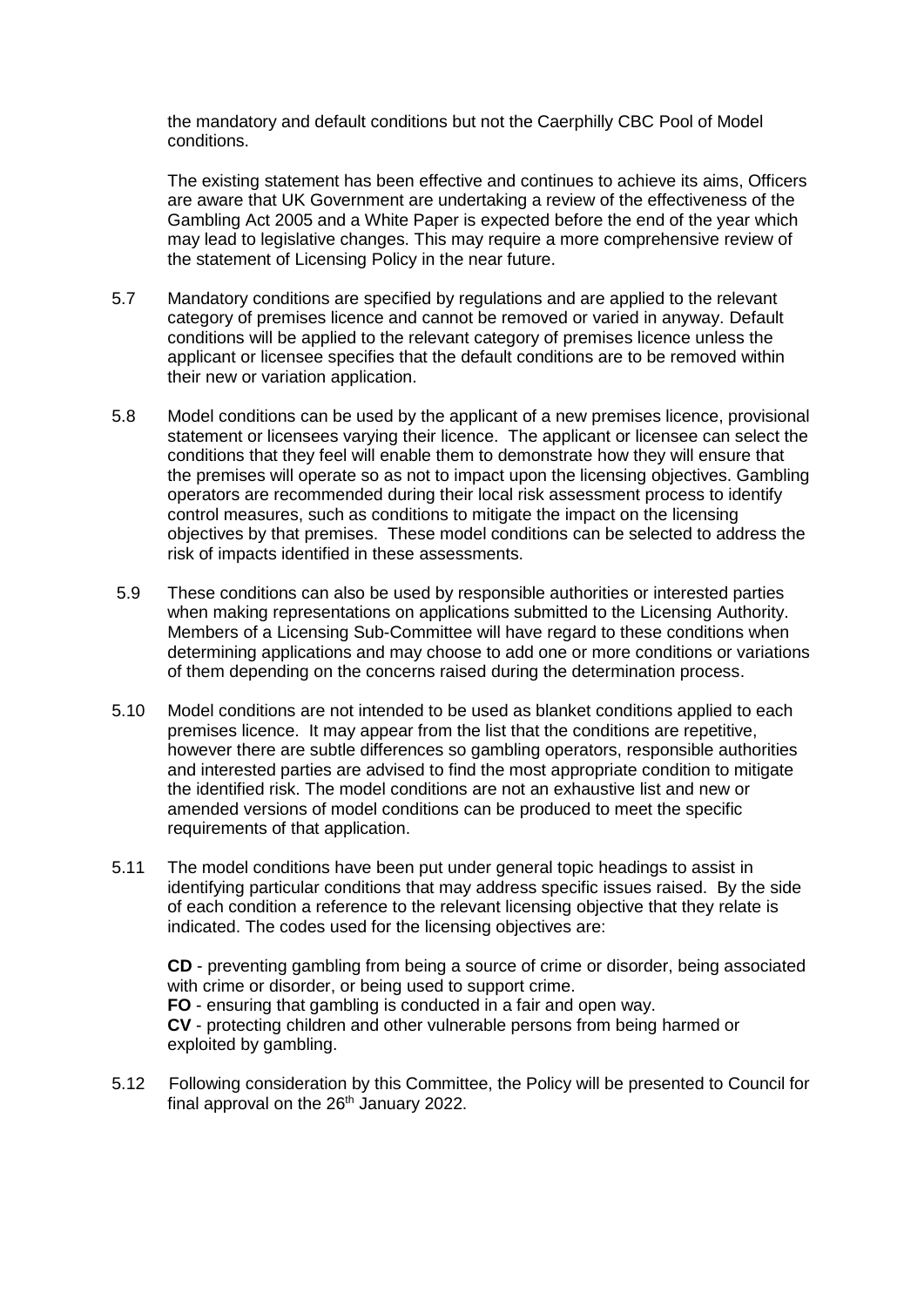#### 5.13 **Conclusion**

The main alterations to the policy relate to Annex 7 and the listing of all Mandatory, Default and optional Model conditions in one place for ease of use. The pool of model conditions will assist gambling operators, responsible authorities and interested parties when considering conditions to deal with specific issues and concerns. These conditions will also encourage a consistent approach to the drafting and imposition of conditions on premises licences. Officers will continue to monitor the UK Government review of the Gambling Act 2005 and if required address any legislative changes brought about from any review.

# **6. ASSUMPTIONS**

6.1 No assumptions have been made or were thought necessary.

# **7. SUMMARY OF INTEGRATED IMPACT ASSESSMENT**

7.1 The changes to the policy as a result of this review are minor and merely provide information on licensing conditions in one part of the policy with additional information in order to increase understanding and assist relevant parties. The model pool of conditions can be selected as required and appropriate and standardised wording aids consistency in the sector. The UK Government is currently undertaking a review of the Gambling Act 2005 with a view to ensuring that the regulatory framework is fit for purpose within the digital age and can continue to meet its aims of protecting children and vulnerable people, prevent gambling related crime, and keep gambling fair and open. A White Paper is expected later this year which may result in legislative changes that will require a comprehensive review of the statement of principles in the near future. However, this will not avoid the statutory requirement to now review and publish a statement of principles for the next three-year period.

An Integrated Impact Assessment has been completed and is attached at Appendix 2.

# **8. FINANCIAL IMPLICATIONS**

8.1 There are no financial implications associated with this report.

# **9. PERSONNEL IMPLICATIONS**

9.1 There are no personnel implications associated with this report.

# **10. CONSULTATIONS**

10.1 This report has been sent to the Consultees listed below and all comments received are reflected in this report. As detailed in 5.3 above, the revised policy has also been circulated for consultation to relevant stakeholders and all responses considered before finalising the policy.

# **11. STATUTORY POWER**